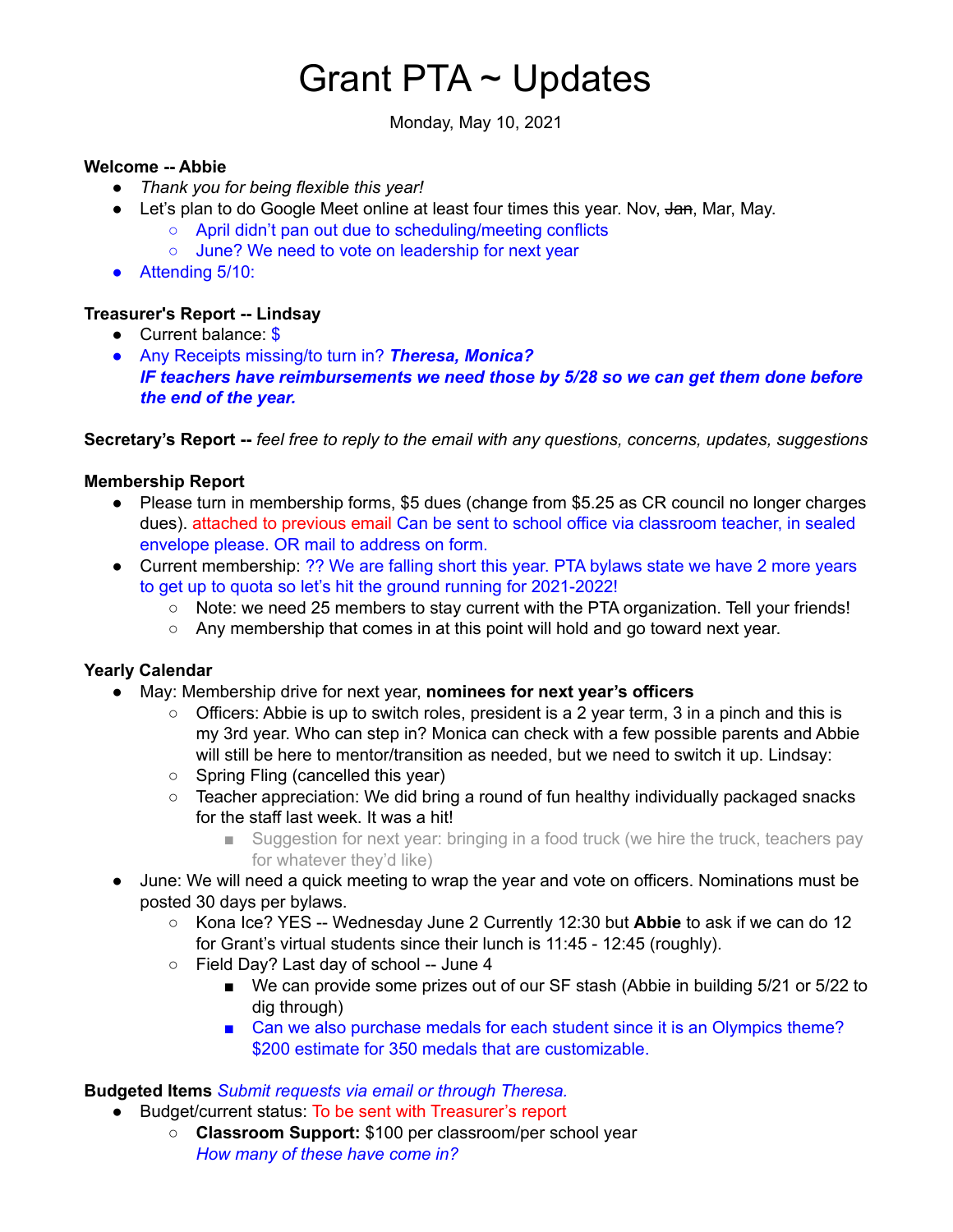*Where is 1st grade with this? They have requested help with their walk to Jones/DQ treat.*

- **SPARC**: *no allocation this year as classes are not mingling*
- **Library**: \$500 funds for buying new books/replacements to be submitted by 5/31.
	- Perfection Learning award books for next year  $\checkmark$
	- Book House: remaining balance: has this invoice been paid yet? **Lindsay?**
- **anything over the amounts above, must be proposed in person at a meeting/to the PTA board.**

**Grant PTA Family Fun Night - Mindy**

- These are currently on hold for health and safety concerns per district recommendations. Discussion is being initiated within the district about spring events. Updates?
- District still on hold for external events within school

## **Fall Fundraiser**

- Ben has contacted us about next year. He suggested 8/26. Since that is so soon after school starts I've asked for pushing it out one to two weeks, He's checking the time line but that should work still. I will send dates when I have them. Monica says 2 weeks out, after Labor Day for start.
	- May need to do a Google Meet or prerecorded video depending on visitor policy next year.

**Winter/Spring Fundraiser (TABLED until 2021-2022)**

- Meal fundraisers (local restaurants)? Chick Fil A? Papa Murpheys? Anyone with connections please send us contact info.
- HyVee Coupon books? Sell in March or April?
	- These are for sale and need a couple days lead time to order. Pay \$5 sell for \$15
- $\bullet$  Readathon or virtual walk a thon?
- Explore: let us know when/if you plan a fundraiser and we will coordinate to not overlap
- FB fundraiser? *We can't add a donate button on our page but an individual could still run one. We have access to Member Hub through PTA but need to set up Strip to do this (Summer?)*

# **T-Shirts/School Spirit items**

- *● Inventory is in PTA closet, by size*
	- Black only, Limited to sizes on hand, \$5
	- Remainder to be given out at Kindergarten camp in August
- Discussion in future about providing Grant shirts for all students? Spring? What do we have available for that? -- *Fall*
	- Design -- our art teacher may be interested in doing this!

## **Approved purchases**

●

# **Principal's Updates**

- Assessments went well. 3 students shy of 100% (all three had moved just before assessments).
	- Year end iReady and FAST testing going on now
- Next Year: specifics TBD
	- $\circ$  Expect masks unless you hear otherwise (new quidance 5/14 so watch your email from the district for updates)
	- $\circ$  Vaccines are now available for 12 and up, this may be a factor in mask guidance next year.
	- New supply list has been approved and it will include masks and earbuds